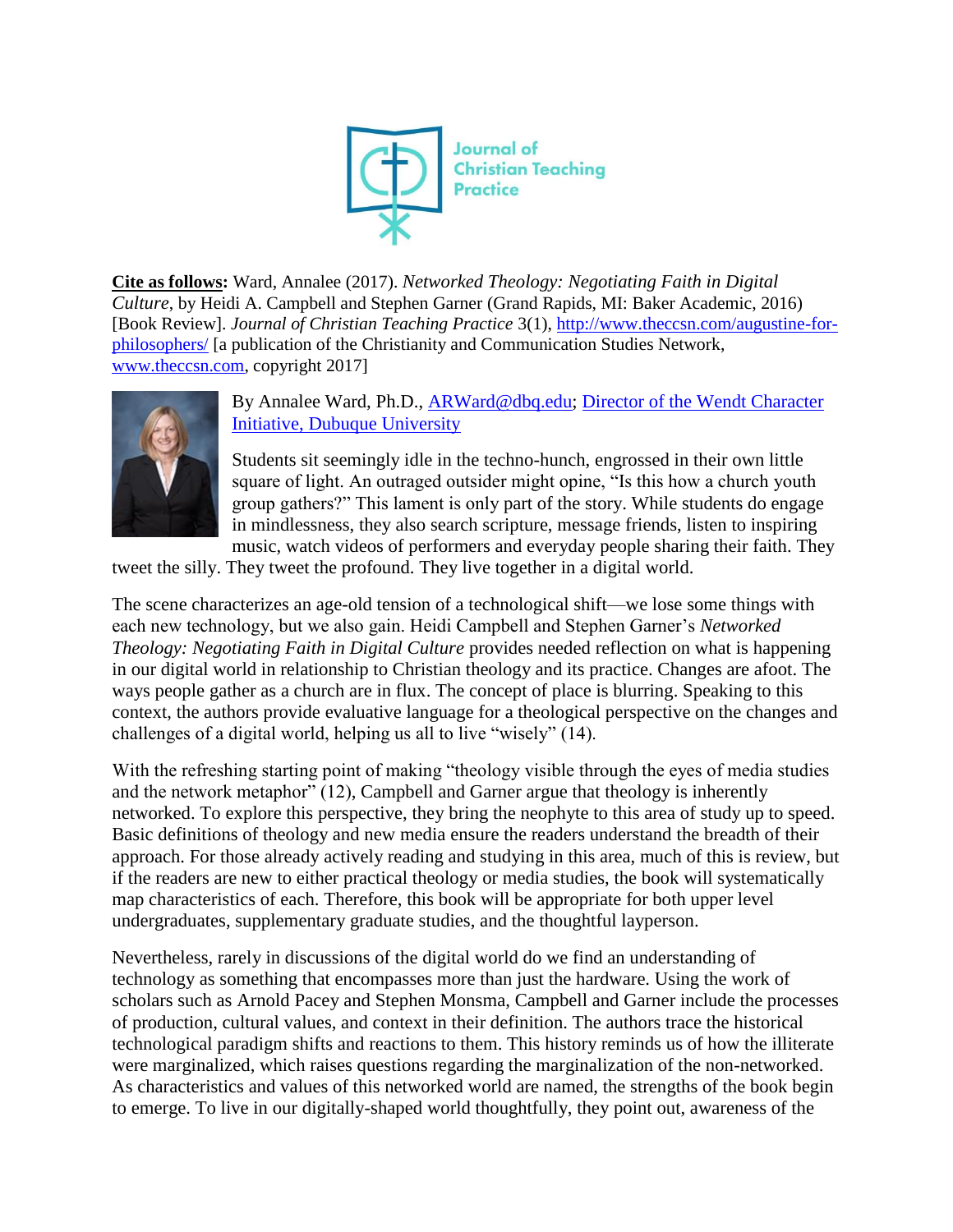media ecology is a must. Additionally, they stand in the line of James Carey's "media as culture" work and Quentin J. Schultze's framing of media within a cultural definition and Christian worldview.<sup>1</sup>

Proceeding systematically, Campbell and Garner define new media all the while looking hopefully for positive new practices. Their description uncovers the nature of what I prefer to call convergent media (new media) and suggests questions which we need to consider. What are the implications for the church if more people are living in augmented reality? The blurring of space and place, the blurring of creator and user—of author intent and interpretation—mean both new connections and lost connections. If reality is a malleable concept, how should the church speak of Truth? If traditional logic matters not, how do we persuasively communicate? And how are the values of this new media culture shaping us? If interactivity is a norm and the freedom of creativity with, at best, limited boundaries, is the method, then how might theology look and sound differently? Ontologically, adapting one's message to the audience takes on new dimensions. Interrogating what is normative and what is culturally preferable begins to take on new urgency. To thoughtfully do so requires that we foreground the characteristics and values of digital life—something this book does well.

As they move on to describe characteristics of networked religion, issues around the nature of the networked community, identity, merging and blurring practices, the irrelevance of authority, and the practice of multisite experiences emerge. Participating in this networked life comes with costs. Life online means giving up authorial ownership, offline living, communal authority, and privacy. This is a culture that is constantly in flux, mixing and re-mixing anything and everything. A culture where the expectations are that we will be in constant contact. A culture that assumes the individual "I" takes precedence over community. A culture where what I do online is not private and might be publicized. These are all conditions of this networked world.

People are taking their theology online with them, and they are discovering other stories and other practices, argue the authors. Living out one's theology in the network accords new relationships in community that are flattened, less hierarchical. Geographical boundaries are crossed. Our neighborhoods are no longer easily defined, as digital relationships begin to trump spatial ones. Connectedness happens on screen. Barriers to entry are lowered if not removed, but because of the equalizing effect, appeals to authority or orthodoxy are trivialized, and with freer access safety becomes a concern. Traditions are mixed. Identities are more fluid, more performative, emphasizing story and individual experience. The fluidity and fickleness of this community could easily lead to a loss of a moral compass. While Campbell and Garner believe defining "neighbor" more broadly evidences an incarnational theology that goes beyond the immediately physical (92), I wonder how a message of Jesus' incarnation is received when embodied presence is not central to online faith practice

Once the characteristic assumptions are laid out, the authors address countermeasures that might need to be enacted. Despite the fact that the digital environment makes identifying who one's neighbors are and where they are found difficult, the authors believe a simple heuristic will empower appropriate use of technology: love God and love neighbor. Do justice, love mercy, and walk humbly with God (Micah 6:8). These values will cause disruption to those engaged in the digital environment. As *New York Times* journalist David Brooks reminds us, social media encourage self-aggrandizement and the publicizing of oneself.<sup>2</sup> By focusing on neighbor and practicing virtues of humility, honesty, and authenticity before God, our networked theology can